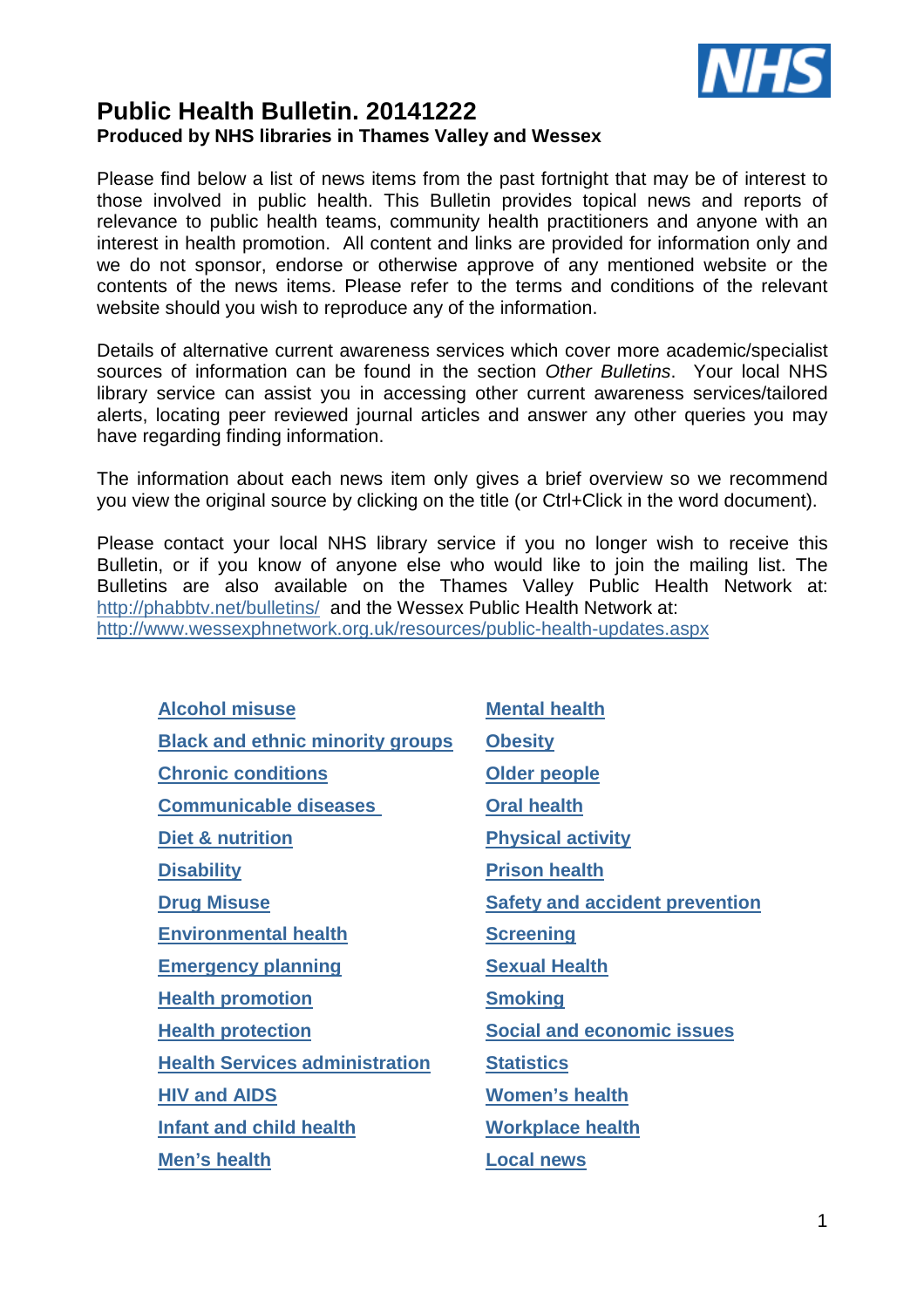### **Alcohol misuse**

### **Dry January – It's your round…**

10th December 2014 Source: Alcohol Concern: www.alcoholconcern.org.uk/ Alcohol Concern's Ben Fitzgerald talks about the fast-approaching Dry January and how he's prepared for a month of no booze…

## **Study finds alcohol industry is hampering harm reduction policies**<br>10<sup>th</sup> December 2014 **Source: UK Health Forum:** www.ukhealth

Source: UK Health Forum: www.ukhealthforum.org.uk Research, published in PLoS Medicine, has found that the alcohol industry in Australia and the UK has significant influence on alcohol policy reform.

### **Liquid nitrogen cocktail: Oscar's Wine Bar in Lancaster faces Safety Charges**

16<sup>th</sup> December 2014 Source: BBC Health News: www.bbc.co.uk A woman who drank a cocktail containing liquid nitrogen needed to have her stomach removed.

### **Chronic conditions**

### **NICE proposes to recommend drug for psoriatic arthritis**

9<sup>th</sup> December 2014 Source: NICE: www.nice.org.uk NICE has opened a consultation on its draft guidance which proposes recommending ustekinumab (Stelara) as a treatment option for psoriatic arthritis in certain circumstances.

### **Gene therapy could help with inherited blindness**

10<sup>th</sup> December 2014 Source: NHS Choices www.nhs.uk/news "Procedure to restore sight in dogs gives hope for future blindness cure," The Independent reports.

### **NICE updates guidance to help adults and children achieve better control of their diabetes**

11th December 2014 Source: NICE: www.nice.org.uk The National Institute for Health and Care Excellence (NICE) is updating its guidance to support adults and children with diabetes and help them have as normal a life as possible.

### **Memory gaps in graduates a 'stroke warning sign'**

12th December 2014 Source: NHS Choices www.nhs.uk/news "People with memory problems who have a university education could be at greater risk of a stroke," BBC News reports.

### **Wales' bowel surgery death rate 'higher than expected'**

15<sup>th</sup> December 2014 Source: BBC Health News: www.bbc.co.uk The number of bowel cancer patients dying after surgery in Wales appears to be higher than expected, new figures published on Monday suggests.

### **Asthma and allergy devices 'not used properly'**<br>20<sup>th</sup> December 2014

Source: BBC Health News: www.bbc.co.uk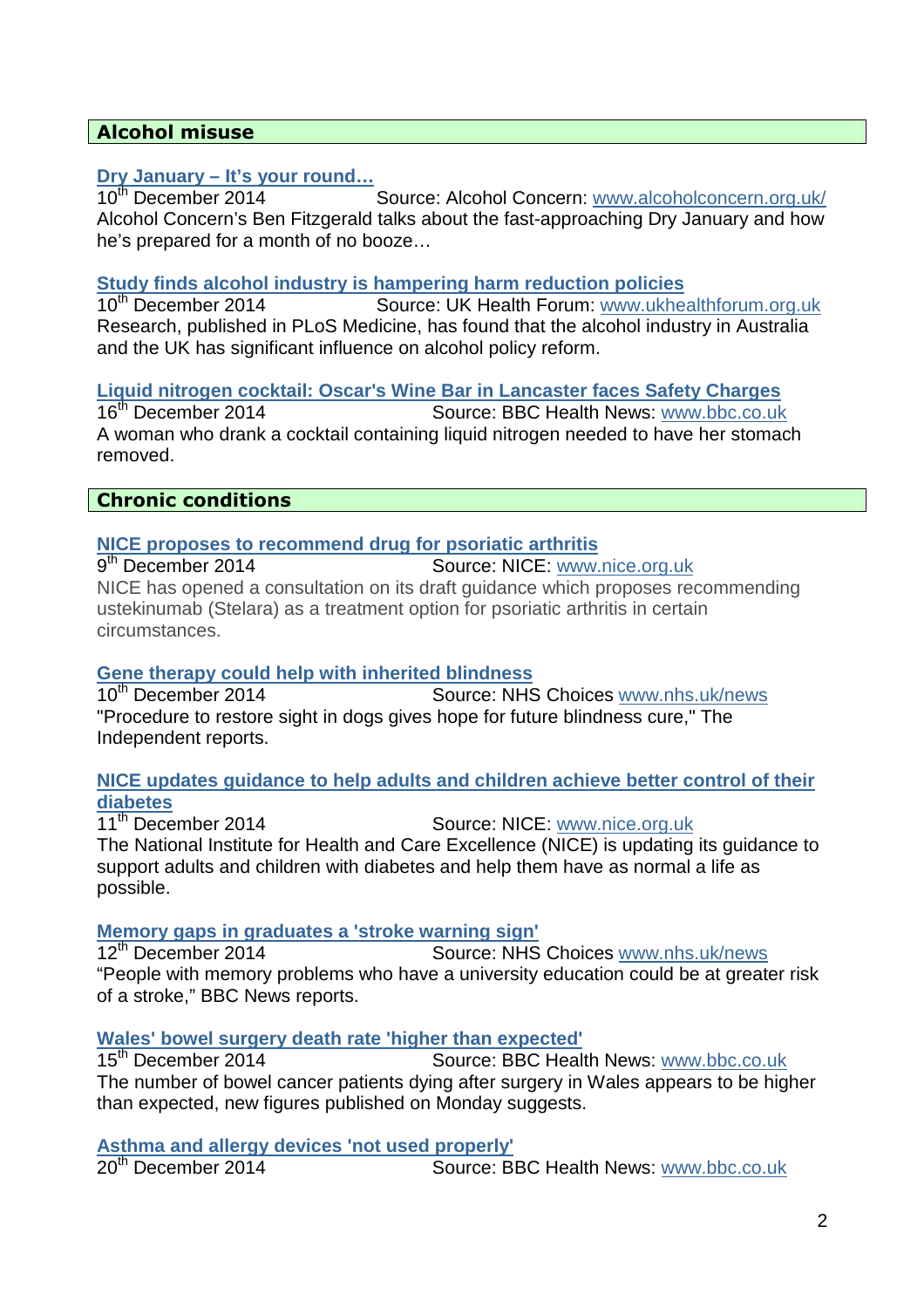Patients with asthma and severe allergies are often not taught how to use their medical devices properly, charities have warned.

### **NHS DNA scheme to fight cancer and genetic diseases**

22<sup>nd</sup> December 2014 **Source: BBC Health News: www.bbc.co.uk** A new genetics project could help "unlock a series of secrets about devastating diseases", the NHS says.

### **Communicable diseases**

### **How to beat malaria**

 $9<sup>th</sup>$  December 2014 Source: BBC Health News www.bbc.co.uk The World Health Organization says it is confident that deaths from malaria could be stopped entirely.

# **Ebola outbreak: Virus still 'running ahead of us', says WHO**

Source: BBC Health News: www.bbc.co.uk The Ebola virus that has killed thousands in West Africa is still "running ahead" of efforts to contain it, the head of the World Health Organization has said.

### **Superbugs to kill 'more than cancer' by 2050**

11<sup>th</sup> December 2014 **Source: BBC Health News: www.bbc.co.uk** Drug resistant infections will kill an extra 10 million people a year worldwide - more than currently die from cancer - by 2050 unless action is taken, a study says.

### **Ebola vaccine trial 'interrupted' due to joint pains**

11<sup>th</sup> December 2014 Source: BBC Health News: www.bbc.co.uk The clinical trial of an Ebola vaccine in Switzerland has been interrupted after some patients complained of joint pains in their hands and feet.

# **Ebola serum supply reaches Liberia**

Source: BBC Health News: www.bbc.co.uk Liberia has begun treating Ebola patients with serum therapy - a treatment made from the blood of recovered survivors.

### **Flu jabs needed 'immediately' after hospital outbreaks**

16<sup>th</sup> December 2014 Source: BBC Health News: www.bbc.co.uk At-risk people and NHS staff are being urged to get flu jabs immediately as cases of flu hit the community and local hospitals.

### **PHE figures confirm flu season has started**

18<sup>th</sup> December 2014 **Source: Public Health England: www.gov.uk** Latest figures from Public Health England show that flu is now circulating in the community with an increase in both children and adult cases.

## **Ebola crisis: Top Sierra Leone doctor dies from disease**

Source: BBC Health News: www.bbc.co.uk One of Sierra Leone's top doctors died from Ebola hours after the arrival in the country of an experimental drug that could have been used to save him.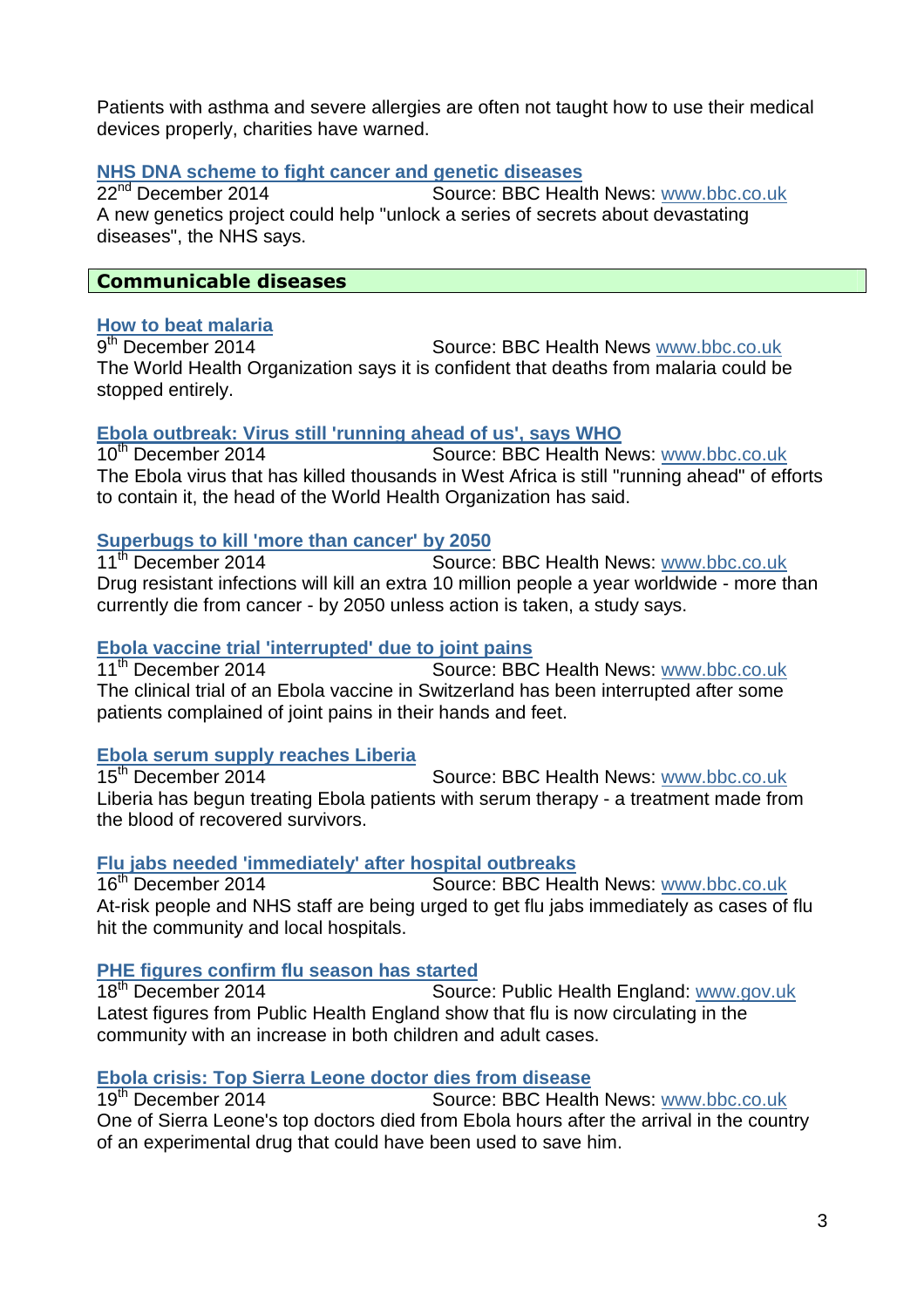### **Diet & nutrition**

### **Hopes for chemicals that turn 'bad' fat 'good'**

9<sup>th</sup> December 2014 Source: NHS Choices: www.nhs.uk/news "Scientists discovered how to trigger a molecule which can turn 'bad' white fat cells into 'good' energy-burning brown fat cells," The Daily Telegraph reports, saying that it could "replace the treadmill".

#### **Ready meals may count towards five a day**

9<sup>th</sup> December 2014 Source: BBC Health News: www.bbc.co.uk The government is considering adding its "five-a-day" logo to ready meals and tinned foods that contain fruit and vegetables.

### **Food additive that could reduce appetite**

11<sup>th</sup> December 2014 Source: NHS Choices: www.nhs.uk/news "Appetite suppressing additive could be added to food to create 'slimming bread'," ITV News reports.

#### **'Sugar worse than salt' row erupts**

11<sup>th</sup> December 2014 Source: BBC Health News: www.bbc.co.uk Scientists have clashed over claims that sugar may be worse for blood pressure and heart health than salt.

## **Food allergy laws enforced in restaurants and takeaways**

Source: BBC Health News: www.bbc.co.uk Restaurants and takeaways across Europe will be required by law to tell customers if their food contains ingredients known to trigger allergies.

### **GI diet 'debunked' claims are misleading**

19th December 2014 Source: NHS Choices: www.nhs.uk/news Today, the Mail Online says, "The GI diet debunked: Glycaemic index is irrelevant for most healthy people", explaining how "it doesn't matter if you eat white or wholewheat bread".

### **Disability**

### **Nikki Fox 'walks' on her own for first time in years**

19<sup>th</sup> December 2014 **Source: BBC Health News: www.bbc.co.uk** The NHS is trialling robotic suits called exoskeletons. The device is strapped to the legs and torso to help patients with some disabilities to walk.

### **Access to Work: Disability scheme 'needs more funding**

19th December 2014 Source: BBC Health News: www.bbc.co.uk MPs say substantial numbers of disabled people are missing out on government support to help them into work.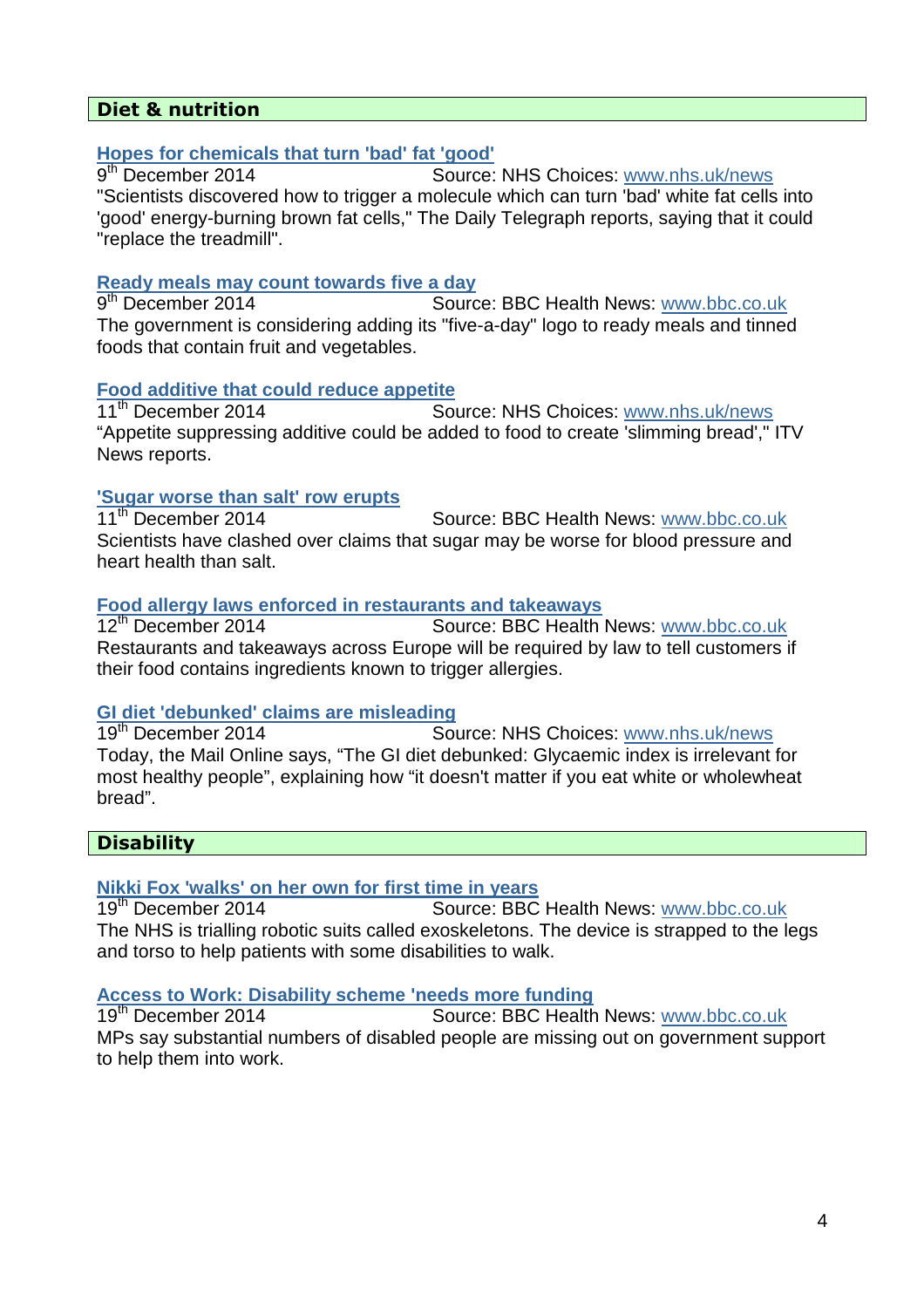### **Environmental health**

# **'Electromagnetic smog' unlikely to harm humans**

Source: NHS Choices: www.nhs.uk/news The Daily Telegraph reports that "mobile phones are unlikely to harm human health", adding to the ongoing, and often conflicting, coverage of the potential health impact of environmental exposure to what some commentators have called "electromagnetic smog".

### **Health services administration**

# **A third of NHS contracts awarded to private firms – report**

Source: BBC Health News: www.bbc.co.uk A third of NHS contracts in England have been awarded to private sector providers since the service was reorganised in 2013, figures suggest.

#### **Public health commissioning in the NHS 2015 to 2016**

11th December 2014 Source: Public Health England: www.gov.uk This agreement sets out outcomes to be achieved and funding provided for NHS England to commission public health services.

## **Auditors question public health spend**

Source: BBC Health News: www.bbc.co.uk A £2.7bn fund to improve public health in England is not always being spent where most needed, a watchdog says.

# **Denmark patients visiting the doctor via the internet 18<sup>th</sup> December 2014 Source: BBC He**

Source: BBC Health News: www.bbc.co.uk The internet is set to make dramatic changes to the relationship between doctor and patient.

### **Infant & child health**

### **Millie Thompson's nursery death prompts first aid review**

16<sup>th</sup> December 2014 Source: BBC Health News: www.bbc.co.uk A review of paediatric first aid training for nursery staff across England is to take place following the death of a baby in Greater Manchester.

### **Autism link to air pollution raised**

18<sup>th</sup> December 2014 Source: BBC Health News: www.bbc.co.uk A link between autism and air pollution exposure during pregnancy has been suggested by scientists.

### **Men's health**

## **Fathers-to-be experience hormone changes**<br>17<sup>th</sup> December 2014 **Source**

Source: NHS Choices: www.nhs.uk/news "Men suffer pregnancy symptoms too: Fluctuating hormones make fathers-to-be … more caring," the Mail Online reports.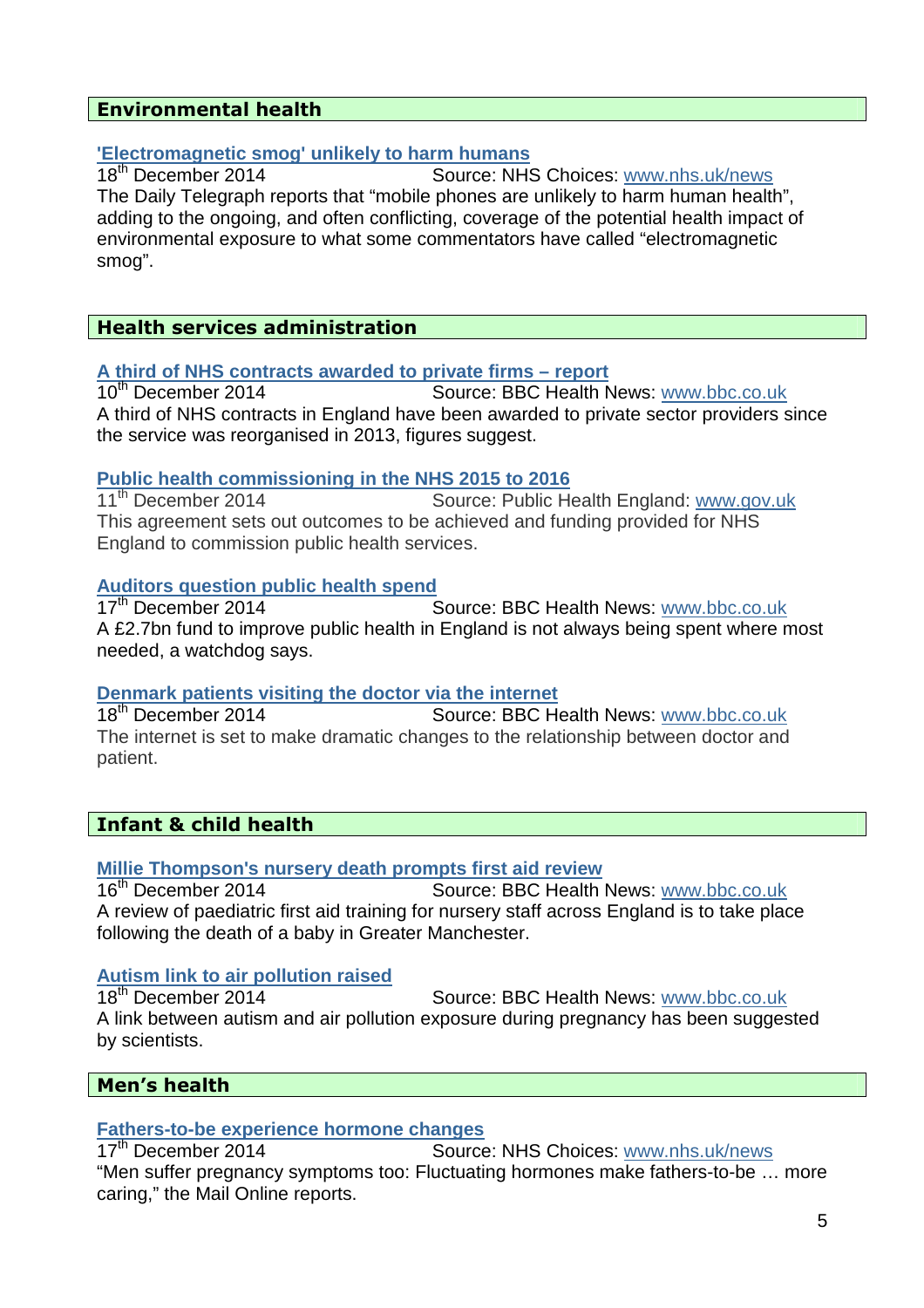### **Mental health**

### **Historical abuse counselling wait 'up to three years'**

9<sup>th</sup> December 2014 Source: BBC Health News: www.bbc.co.uk Victims of historical sexual abuse are having to wait up to three years for counselling, a charity has claimed.

#### **Connections between perceived safety and walkability of neighbourhoods and depression**

 $9<sup>th</sup>$  December 2014 Source: UK Health Forum: www.ukhealthforum.org.uk/ Researchers investigated longitudinal associations between perceived walkability and safety of a neighbourhood and depressive symptoms among older Latino adults.

### **Back-to-work schemes are 'making mental illness worse' says charity**

11<sup>th</sup> December 2014 Source: BBC Health News: www.bbc.co.uk The government's back-to-work schemes are ineffective and damaging for people with mental health problems, according to campaigners.

## **Broadmoor to test camera that monitors vital signs**

Source: BBC Health News: www.bbc.co.uk Broadmoor is to test a camera that remotely monitors patients' vital signs such as heart and breathing rate.

# **Lowest earners three times more likely to suffer from poor sleep**<br>11<sup>th</sup> December 2014 **Source: Homeless Link:** www

Source: Homeless Link: www.homeless.org.uk A new survey has revealed that your chance of getting a good night's sleep is directly related to the size of your income. In the poll of 2,000 UK adults, more than three times as many people on the lowest incomes have trouble sleeping as those with the highest salaries.

# **Self-harm hospital admissions among children 'at five-year high'**

**Source: BBC Health News: www.bbc.co.uk** The number of children being admitted to hospital in England for self-harm is at a fiveyear high, figures show.

### **Feeling 'young at heart' may increase lifespan**

16th December 2014Source: NHS Choices: www.nhs.uk/news "Feeling young at heart wards off death, scientists find," The Daily Telegraph reports.

### **Five lifestyle changes to reduce dementia risk**

16th December 2014 Source: UK Health Forum: www.ukhealthforum.org.uk/ Research, funded by Age UK, suggests that there are five lifestyle changes people can take to reduce their risk of developing dementia.

### **Enjoying the great outdoors – nature's own stress buster**

16th December 2014 Source: Economic and Social Research Council: http://www.esrc.ac.uk/

Nature has beneficial effects that help us cope with stress at work, according to new research funded by the Economic and Social Research Council (ESRC). The research,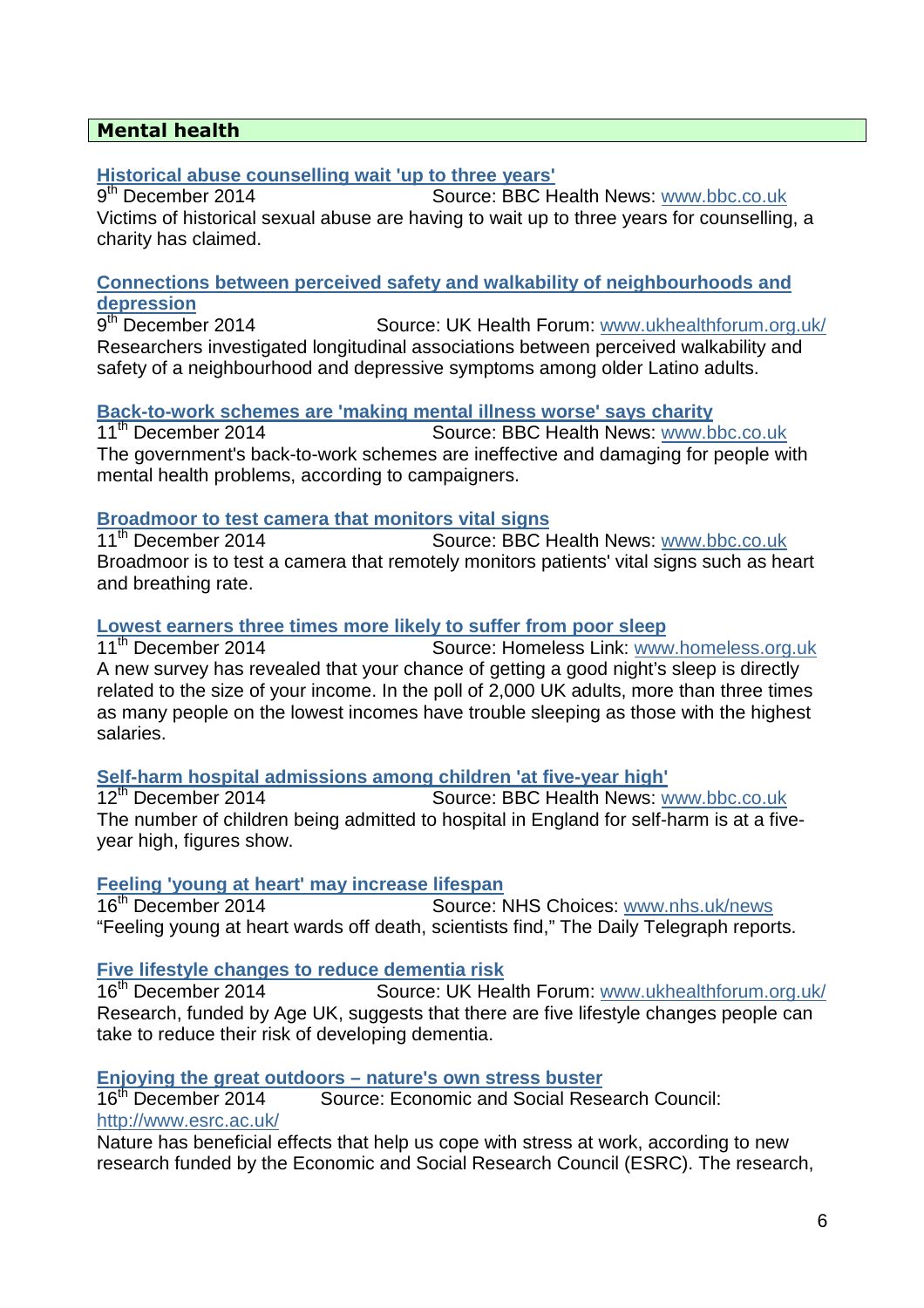conducted by Dr Valerie Gladwell at the University of Essex, highlights the power of the 'great outdoors' to improve both physiological and psychological wellbeing.

### **Mentally-ill teenagers no longer to be held in cells**

18<sup>th</sup> December 2014 **Source: BBC Health News: www.bbc.co.uk** Teenagers experiencing mental health problems will no longer be detained in police cells as a "place of safety".

### **Report calls for more support for vulnerable doctors**

19th December 2014 Source: BBC Health News: www.bbc.co.uk Up to 28 doctors took their own lives between 2005 and 2013 while being investigated by the General Medical Council, a review of cases has found.

### **Obesity**

# **NHS Devon smokers and obese surgery bar dropped**<br>11<sup>th</sup> December 2014 **Source: BBC He**

Source: BBC Health News: www.bbc.co.uk Plans to place conditions on routine surgery for smokers and the morbidly obese in Devon have been dropped.

### **Fat 'breathed out' of body via lungs, say scientists**

17<sup>th</sup> December 2014 **Source: BBC Health News: www.bbc.co.uk** Fat can be breathed out as well as burned off as you lose weight, biochemists who have studied metabolism at a microscopic level say.

### **Obesity 'could be a disability' - EU courts rule**

18<sup>th</sup> December 2014 Source: BBC Health News: www.bbc.co.uk Obesity can constitute a disability in certain circumstances, the EU's highest court has ruled.

### **Physical activity**

## **Yoga may help protect against heart disease**

Source: NHS Choices: www.nhs.uk/news "Yoga could be as effective as cycling or brisk walks in reducing the risk of a heart attack or stroke," The Guardian reports.

### **Sexual health**

**FPA welcomes human rights challenge to abortion law in Northern Ireland**

10<sup>th</sup> December 2014 Source: The Family Planning Association: www.fpa.org.uk/ FPA welcomes the decision by the Northern Ireland Human Rights Commission (NIHRC) to challenge abortion law in the country.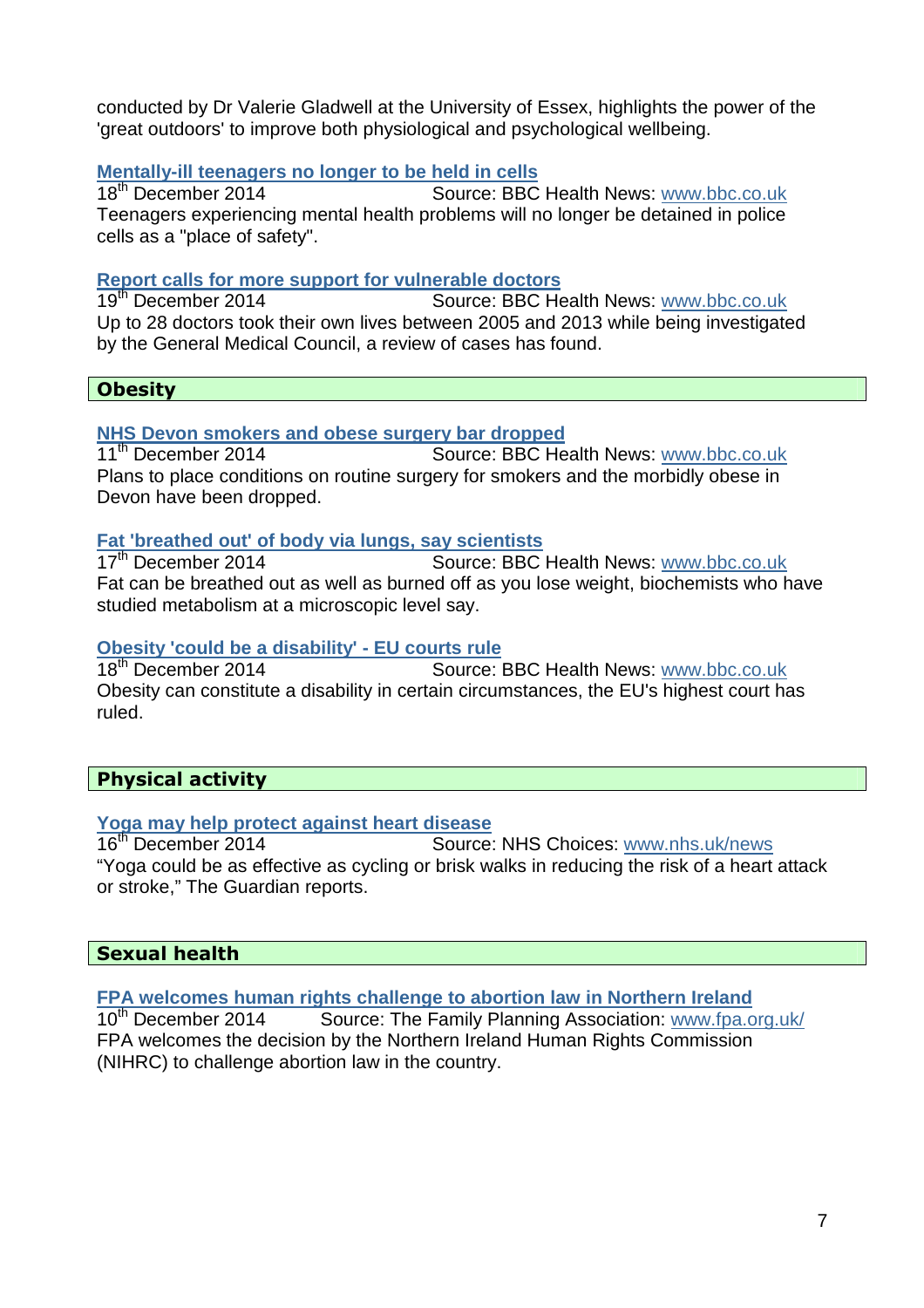# **Rules for babies 'from three people'**

Source: BBC Health News: www.bbc.co.uk The rules for creating babies from three people - which state only two would be classed as parents - have been announced by the UK government.

### **Smoking**

### **E-cigarettes could help some smokers quit**

17th December 2014Source: NHS Choices: www.nhs.uk/news "E-cigarettes can help smokers quit or cut down heavily," The Guardian reports. An international review of the evidence, carried out by the well-respected Cochrane Collaboration, found evidence that they can help some smokers quit.

### **Car smoke ban 'to start in October'**

17<sup>th</sup> December 2014 Source: BBC Health News: www.bbc.co.uk Smoking in cars with children will be banned in England, under new laws put forward by the government.

### **Women's health**

### **Around 1 in 10 maternal deaths due to flu**

 $9<sup>th</sup>$  December 2014 Source: NHS Choices: www.nhs.uk/news "Nearly one in ten pregnant deaths caused by flu," The Daily Telegraph reports. A review into maternal deaths, which thankfully remain rare, found that conditions such as the flu and sepsis account for many of the deaths.

# **Poor water and hygiene 'kills mothers and newborns'**

Source: BBC Health News: www.bbc.co.uk Many mothers and newborns are dying because of a lack of sanitation, safe water and hygiene while giving birth, leading health experts have warned.

### **Extra mental health support for new mums and mums-to-be**

17<sup>th</sup> December 2014 Source: BBC Health News: www.bbc.co.uk Women with or at risk of mental health problems should receive extra support at all stages of pregnancy and beyond, updated NHS guidelines say.

### **Big Lottery funding awarded to scale up Young Mums' Project in 2015**

17<sup>th</sup> December 2014 Source: Mental Health Foundation: www.mentalhealth.org.uk The Young Mums' Project – which was piloted in 2012 and in partnership with Linden Children's Centre in Hackney – focuses on supporting young parents with mental health issues through peer-to-peer support, physical activity, wellbeing, play, and overcoming emotional barriers such as stigma, isolation and stereotypes.

### **Workplace health**

## **Could a '10 to 6' working day help you sleep better?**

Source: NHS Choices: www.nhs.uk/news A major new study of American workers has recommended "later start times to improve on health," the Mail Online reports.